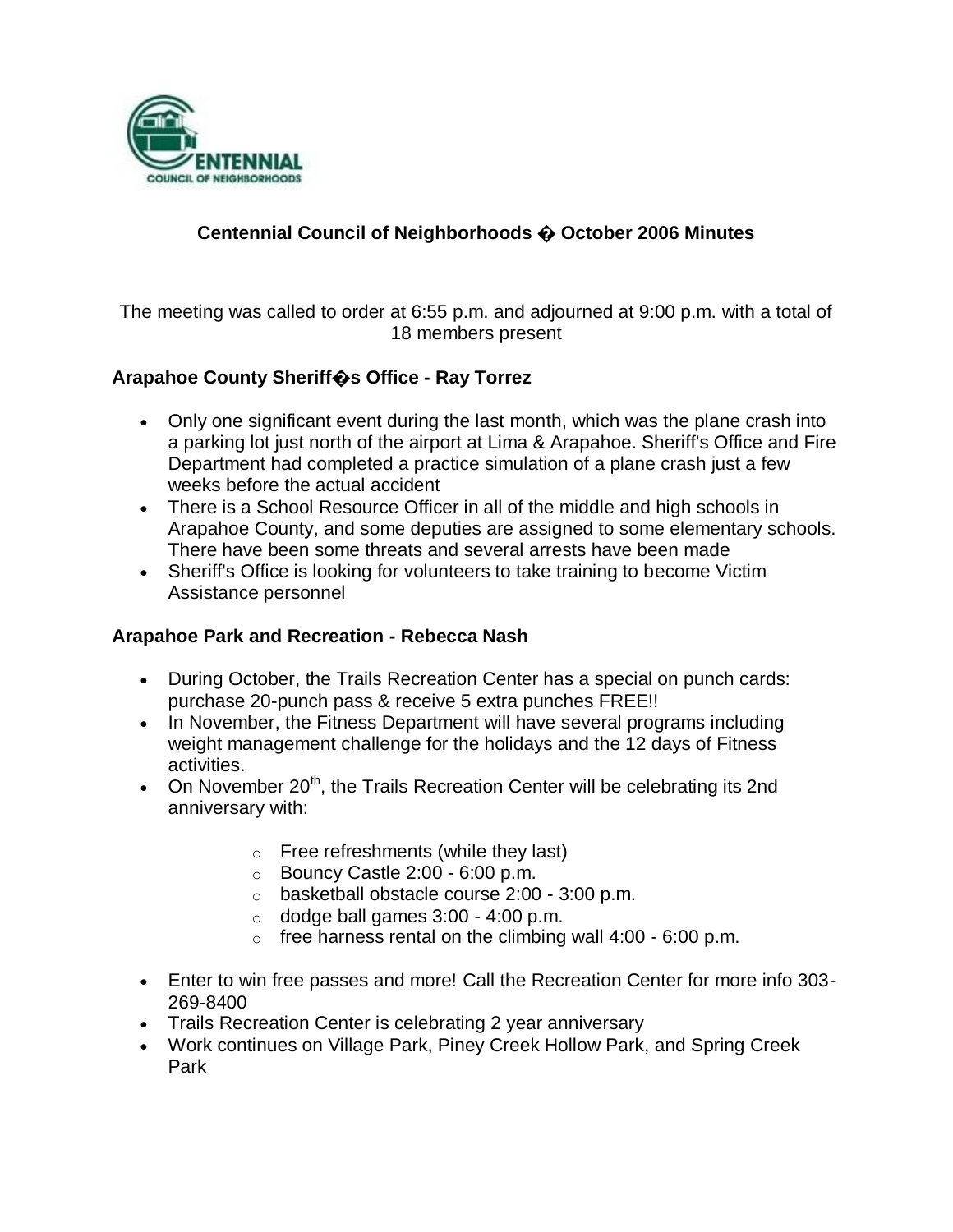## **Parker Fire District - Dan Qualman**

- Parker Fire has added 11 new firefighters, and Cunningham Fire has added 3 new firefighters
- Parker opened a new fire station on 10 October
- ISO (Insurance Services Office) has preformed a review of the Parker Fire District. Rating affects homeowner insurance policy premiums. Review was of equipment, staffing, vehicles, station locations, dispatch, training, water supply, and response times
- Parker Fire is looking at new fire station sites on Arapahoe Road and also on Tomahawk Road in Douglas County. Construction should start in spring of 2007.
- Frank Green received a "volunteer's" award from the Lieutenant Governor's Office for work in Arapahoe County CERT program

## **South Suburban Park & Recreation - Jean Flynn**

- Free concert at Lone Tree Recreation Center in partnership with City of Lone Tree & Douglas Library District, featuring Peter Fletcher, on Thursday, 2 November at 7 pm
- Free admission to Pottery Sale on Monday/Tuesday, 13 & 14 November at Goodson Recreation Center from 8 am to 7 pm
- Free admission to Craft Fair on Saturday, 2 December at Goodson Recreation Center from 9:30 am to 4 pm
- At Buck Recreation Center on 28 October, at 7 pm, in partnership with Creative Expressions, there will be an "open microphone" available for anyone wanting to sing, read poetry, etc. Call 303-730-4616 to sign-up. \$2 per person for district residents, \$3 for non-district persons
- There will be a 10% discount on recreation center punch cards & passes from 26 November to 25 December
- There will be some small increases in fees for 2007

# **Arapahoe Library District - Eloise May**

- The book sale brought in \$30,000.00
- Took a straw poll as to whether the libraries should be closed on Veteran's Day, or if they should stay open and provide some type of memorial for the veterans. 10 voted to be open, and 14 voted to stay closed

# **City of Centennial - Nancy Reubert**

- Link to preliminary 2007 budget now available on website home page. Budget will undergo changes before it becomes final in early December, based on Council priorities and discussions. Public input invited. One public comment period already held. A second will be held November 13, at 7 pm at the city offices. In addition, a formal public hearing on the budget will take place December 11
- The Streets at Southglenn sales center will open this coming Saturday, October 28. They will have a grand opening celebration from 10 am to 6 pm, with entertainment and refreshments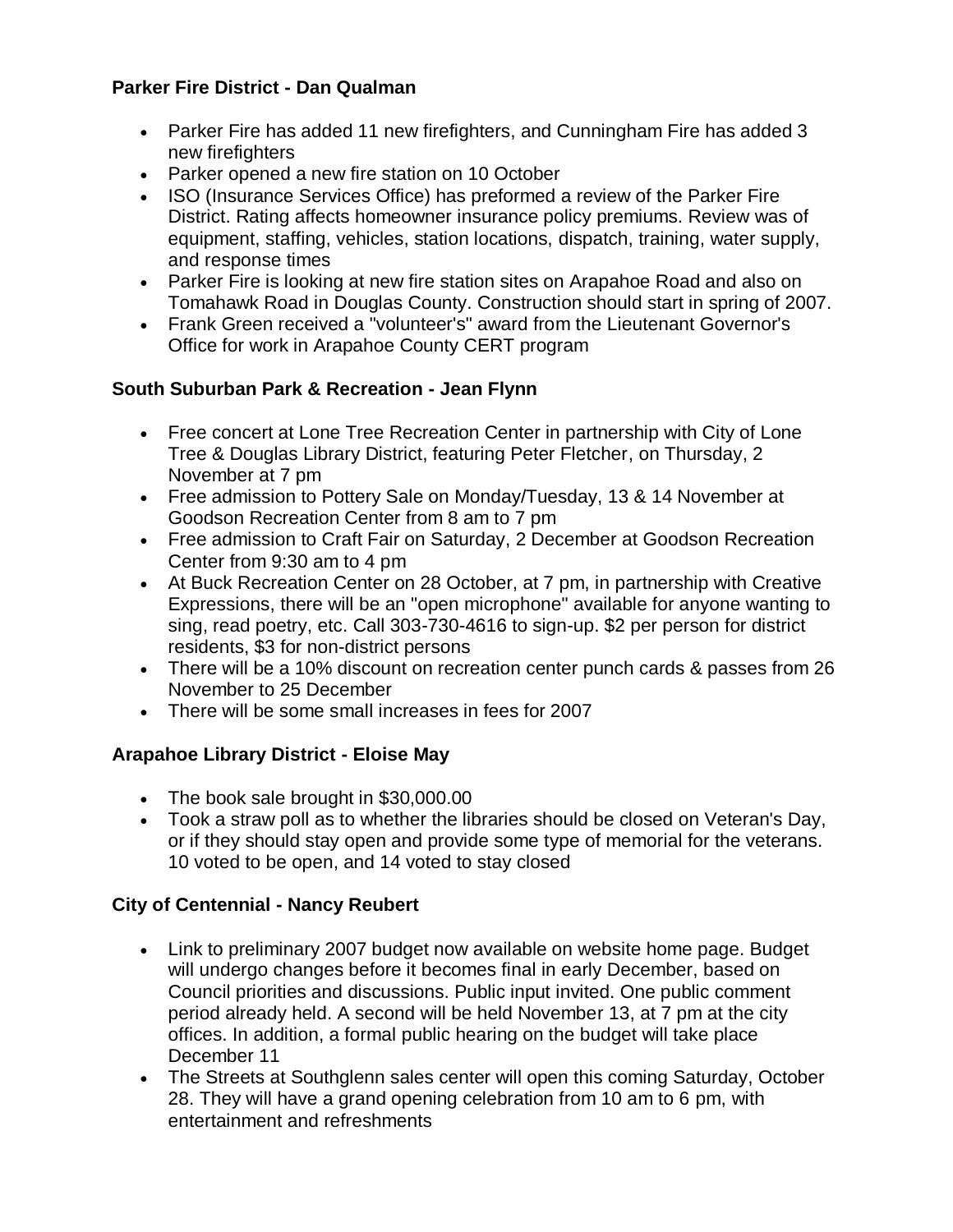- The new light rail line opens to the public Friday November 17. On Saturday, November 18, there will be family oriented events, food and entertainment from 10 am to 2 pm at most of the new stations along the line. Light rail rides are free all day for the entire system. The Dry Creek station celebration is being hosted by the City of Centennial, along with Arapahoe County. We have commitments from all of our major sports teams to have members at the Dry Creek party to meet the public
- The Dry Creek celebration is raising money through an "Empty Bowls" project, with all proceeds going to the 9 Cares/Colorado Shares charitable program. Members of the public are invited to participate by painting a bowl
- At the October 9 meeting, Council took a stand opposed to Amendment 38, which would change citizen petition rules and radically alter the local government process. You can read the news release and the resolution on the city website

## **City of Centennial - Ron Weidmann**

- Storm Water Authority (Southeast Metro Storm Water Authority) is just getting up and running. Should be in operation by January 1<sup>st</sup>
- Still working on developing a dangerous animal ordinance

## **City of Centennial - Andrea Suhaka**

There will be a Ward 3 meeting on 1 November from 7 to 9 pm at the City offices

## **City of Centennial - Wayne Reed**

- Provided a copy of the City's HOA map for review and update by CenCON members
- Send any additions or changes to Nancy Reubert at the City

### **Presentation - www.readyness.org - Rodney Cyr**

- Available to present a free 2 hour presentation to HOA's concerning personal readiness in time of disaster. Contact is: 720-488-1212
- Has various kits containing emergency supplies and other equipment available for sale

# **Presentation - Dry Creek Crossing, LLC - Rob Kuck**

- Preliminary concept plan for construction at corner of Dry Creek and Colorado. Unknown business type planned with a drive-thru window. Would prefer a bank or coffee shop as tenant. Building is approximately 7200 square feet of "neighborhood retail" business
- Right-in/right-out only on both Dry Creek & on Colorado
- Major concern is amount of traffic at the corner
- Expects to have traffic study information in the next 2 weeks

#### **CenCON Reports - President - Cathy Noon**

New developer plans will be reviewed this week by the Plans sub-committee